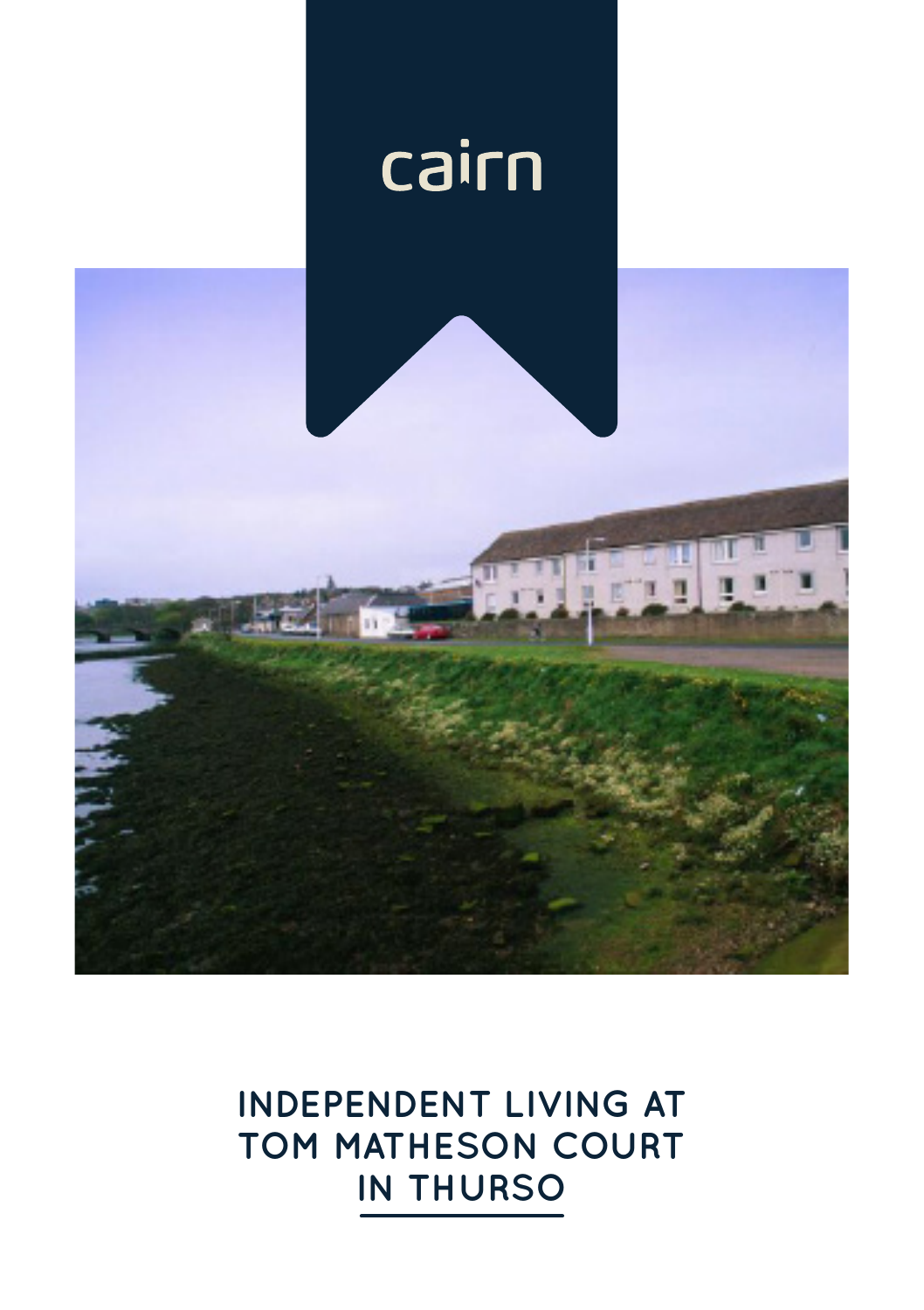# **ENJOY THE DEVELOPMENT FACILITIES & FEATURES**

A warm welcome awaits you at Tom Matheson Court, for those aged 50 and over who still wish to live independently in their own home. These properties are easy to maintain and offer tenants the safety of living in a secure environment, whilst retaining their independent lifestyle.

You can relax, knowing that there's staff on site part time. There's no need to worry about maintenance costs either as the service charge covers the cost of all external maintenance, gardening, window cleaning and energy costs of the communal areas.

- communal lounge
- fully equipped laundry room
- **library**
- garden
- guest room for your family to stay
- wheelchair accessible

# **PICTURE YOURSELF HERE**

The most northerly town in mainland Scotland, there's plenty to see and do in and around Thurso. The town offers a varietu of lovely traditional shops, cafes, bars and restaurants. There is plenty to see and do including the Castle and Gardens of Mey, Dunnet Head and Castlehill Heritage Centre.

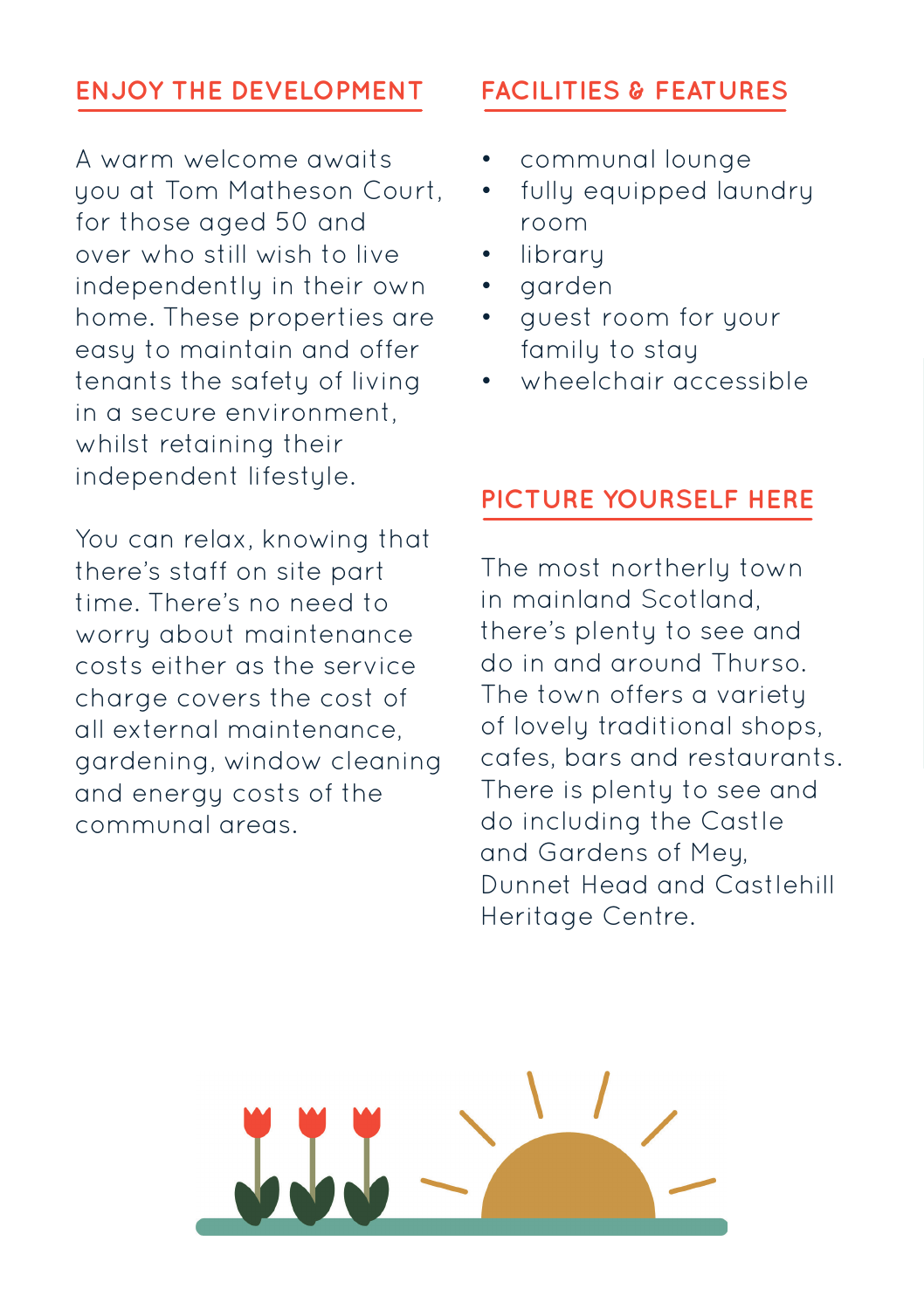### **SOCIALISING WITH NEW FRIENDS**

There are plenty of opportunities for residents to get involved with social activities and events in the surrounding area. With so much to enjoy in Thurso, Tom Matheson Court is the perfect place to enjoy later life.

**"Tom Matheson Court is a very quiet, safe place to live and very close to local amenities. We really enjoy the peace and quiet in Thurso."** 

**– Mr & Mrs Sinclair**